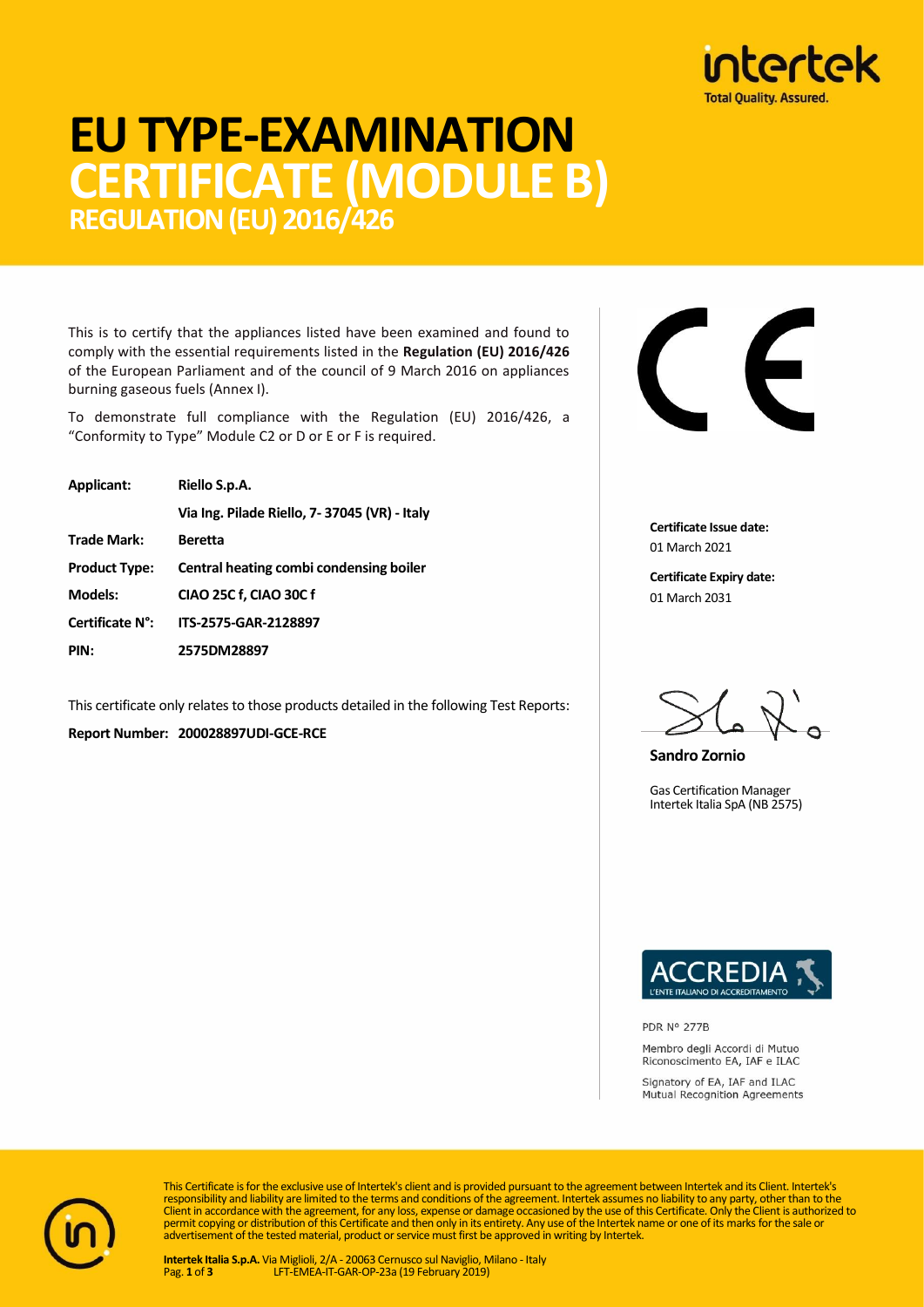

#### **PRODUCT DESCRIPTION**

| <b>PRODUCT TYPE:</b>    | Central heating combi condensing boiler                                                                                                                                                                                                                                                                |  |  |  |  |
|-------------------------|--------------------------------------------------------------------------------------------------------------------------------------------------------------------------------------------------------------------------------------------------------------------------------------------------------|--|--|--|--|
| <b>MODELS:</b>          | CIAO 25C f, CIAO 30C f                                                                                                                                                                                                                                                                                 |  |  |  |  |
| <b>STANDARD(S):</b>     | EN 15502-1:2012+A1:2015 and EN 15502-2-1:2012+A1:2016                                                                                                                                                                                                                                                  |  |  |  |  |
| <b>SPECIAL REMARKS:</b> | $\overline{\phantom{a}}$                                                                                                                                                                                                                                                                               |  |  |  |  |
| <b>APPLIANCES TYPE:</b> | B <sub>23P</sub> , B <sub>53P</sub> , C <sub>13</sub> , C <sub>33</sub> , C <sub>43</sub> , C <sub>53</sub> , C <sub>63</sub> , C <sub>83</sub> , C <sub>93</sub> , C <sub>13x</sub> , C <sub>33x</sub> , C <sub>43x</sub> , C <sub>53x</sub> , C <sub>63x</sub> , C <sub>83x</sub> , C <sub>93x</sub> |  |  |  |  |

The gas categories for which the appliances have been tested can be obtained by combining the following countries and gas groups:

**COUNTRIES:** AL, AT, BE, BG, CH, CY, CZ, DE, DK, EE, ES, FI, FR, GB, GR, HR, HU, IE, IS, IT, LT, LU, LV, MK, MT, NO, NL, PL, PT, RO, SE, SI, SK, TR

#### **GAS GROUP, REFERENCE GAS AND SUPPLY PRESSURES:**

| <b>GROUP</b> | <b>REFERENCE GAS</b> | <b>GROUP</b> | <b>REFERENCE GAS</b> | <b>GROUP</b> | <b>REFERENCE GAS</b> |
|--------------|----------------------|--------------|----------------------|--------------|----------------------|
|              | G20 – 20 mbar        |              | .  G20 – 20 mbar     |              | . G31 – 30 mbar      |
|              | $G31 - 37$ mbar      |              | . G31 – 50 mbar      |              |                      |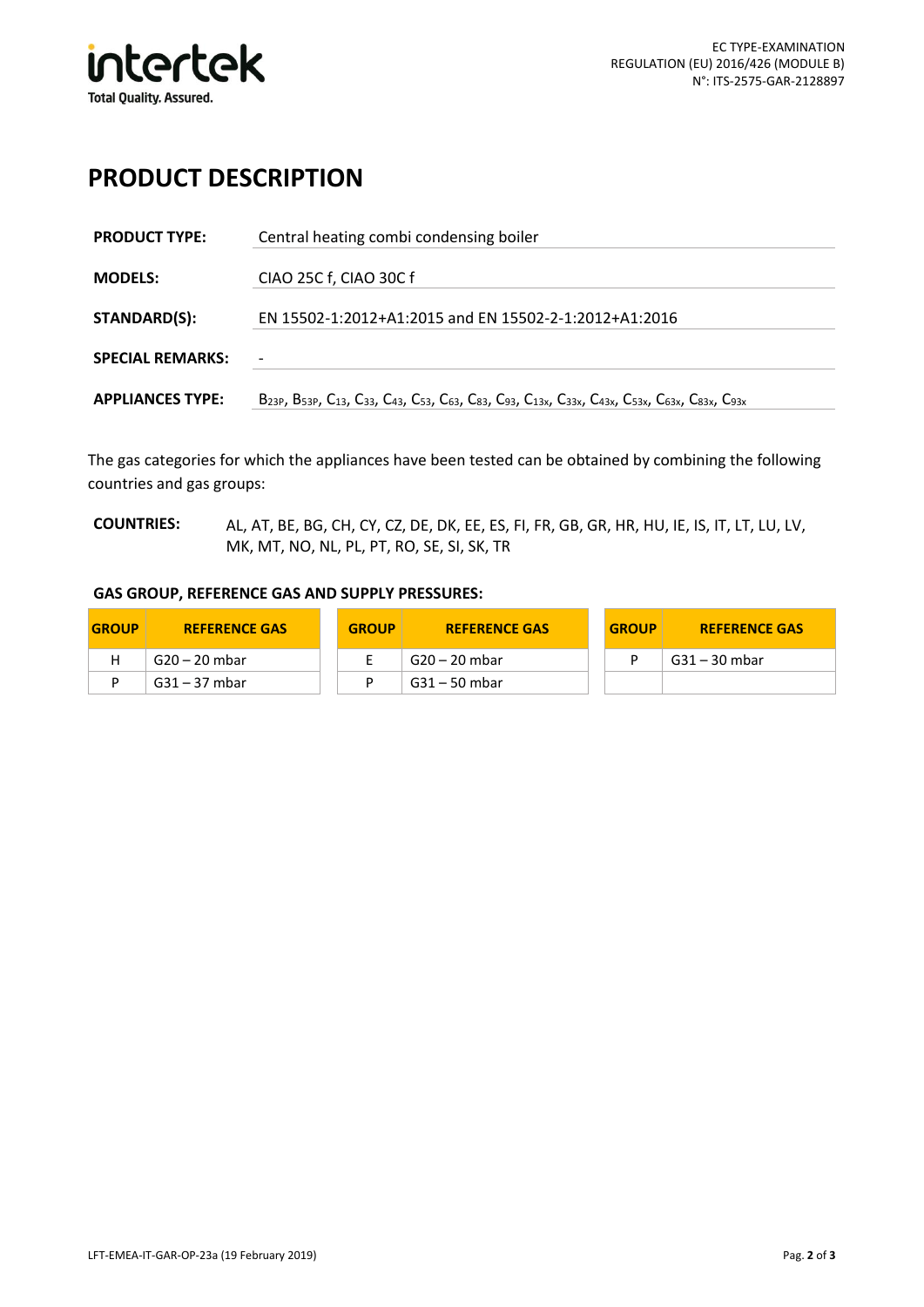

### **REVISION AND COMMENTS**

| DD/MM/YYYY | <b>AMENDED BY PRINO.</b> |       | <b>REPORT NO.</b>                    | <b>REASON FOR REVISION</b> |
|------------|--------------------------|-------|--------------------------------------|----------------------------|
| 01/03/2021 | S. Zornio                | 28897 | 200028897UDI-GCE-RCE R0: First issue |                            |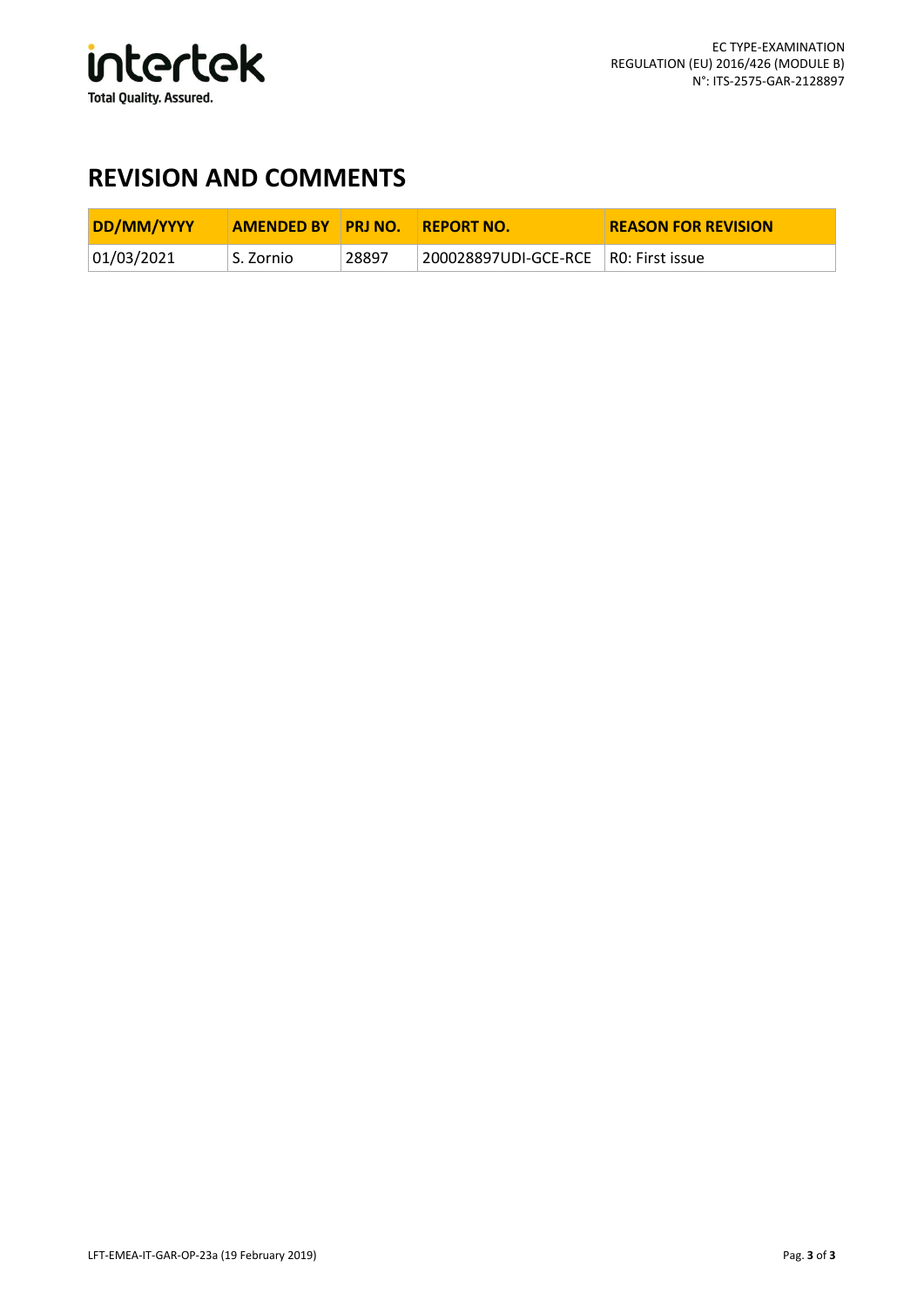

# **EC TYPE-EXAMINATION CERTIFICATE (MODULE B) DIRECTIVE 92/42/EEC**

This is to certify that, with reference to the Council **Directive 92/42/EEC** of 21 May 1992 on efficiency requirements for new hot-water boilers fired with liquid or gaseous fuels and according to article 4 of commission regulation (EU) No. 813/2013, the appliances listed have achieved the full and part load efficiencies written on Annex 1.

To demonstrate full compliance with the Directive 92/42/EEC, a "Conformity to type" Module C or D or E is required.

| <b>Applicant:</b>    | Riello S.p.A.                                         |  |  |  |  |
|----------------------|-------------------------------------------------------|--|--|--|--|
|                      | Via Ing. Pilade Riello, 7-37045 (VR) - Italy          |  |  |  |  |
| <b>Trade Mark:</b>   | <b>Beretta</b>                                        |  |  |  |  |
| <b>Product Type:</b> | Central heating combi condensing boiler               |  |  |  |  |
| <b>Models:</b>       | CIAO 25C f, CIAO 30C f                                |  |  |  |  |
| Certificate N°:      | ITS-2575-BED-2128897                                  |  |  |  |  |
| PIN:                 | 2575DM28897                                           |  |  |  |  |
| Standard(s):         | EN 15502-1:2012+A1:2015 and EN 15502-2-1:2012+A1:2016 |  |  |  |  |

This certificate only relates to those products detailed in the following Test Reports:

**Report Number: 200028897UDI-GCE-RCE**

**Certificate Issue date:** 01 March 2021

**Sandro Zornio**

Gas Certification Manager Intertek Italia SpA (NB 2575)



PDR Nº 277B

Membro degli Accordi di Mutuo Riconoscimento EA, IAF e ILAC

Signatory of EA, IAF and ILAC Mutual Recognition Agreements



This Certificate is for the exclusive use of Intertek's client and is provided pursuant to the agreement between Intertek and its Client. Intertek's responsibility and liability are limited to the terms and conditions of the agreement. Intertek assumes no liability to any party, other than to the<br>Client in accordance with the agreement, for any loss, expense or damage advertisement of the tested material, product or service must first be approved in writing by Intertek.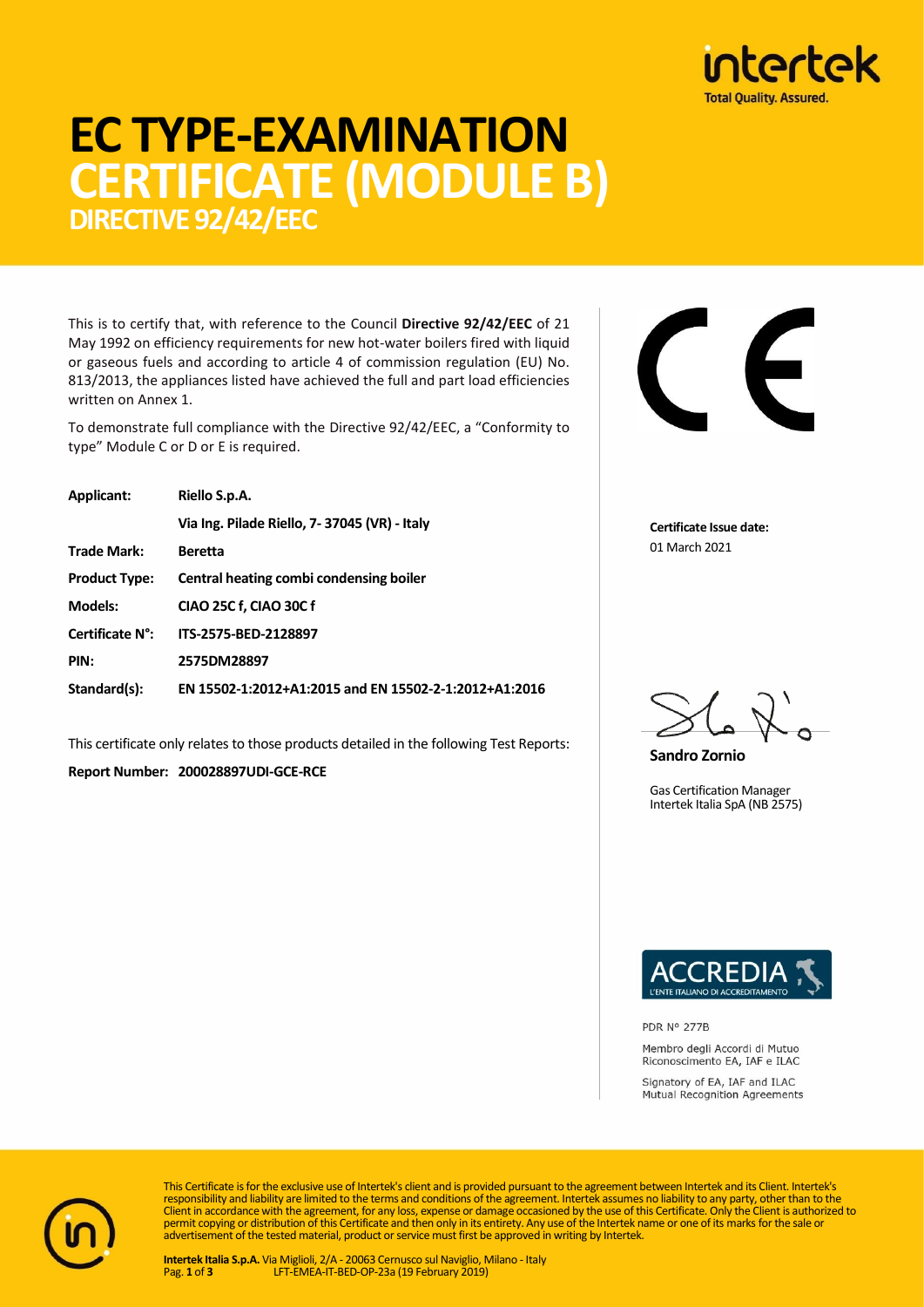

### **ANNEX 1**

| <b>Models:</b>  |                   |                   |  |
|-----------------|-------------------|-------------------|--|
|                 | <b>CIAO 25C f</b> | <b>CIAO 30C f</b> |  |
| $\eta_{100}$    | 97,0 %            | 97,3%             |  |
| $\eta_{30}$     | 109,3%            | 109,0%            |  |
| $\eta_4$        | 87,3%             | 87,6%             |  |
| $\eta_1$        | 98,5%             | 98,2%             |  |
| P <sub>4</sub>  | 19,4 kW           | 24,4 kW           |  |
| $P_1$           | 6,5 kW            | 8,2 kW            |  |
| C.Heater?       | Yes               | Yes               |  |
| $B_1$ Boiler?   | No                | No                |  |
| Type of boiler: | Condensing        | Condensing        |  |

Note: n<sub>100</sub> = At rated heat output and high-temperature regime - NCV (\*) - EN15502-1 clause 9.5.2.1: "the useful efficiency at nominal heat input Qn or for range rated boilers at the arithmetic mean of the maximum and minimum heat input Qa"

η<sup>30</sup> = At 30 % of rated heat output and low-temperature regime - NCV (\*\*) - EN15502-1 clause 9.5.2.1: "the useful efficiency at 30 % of the nominal heat input Qn or for range rated boilers at 30 % of the arithmetic mean of the maximum and minimum heat input Qa"

 $\eta_4$  = At rated heat output and high-temperature regime (\*)

 $\eta_1$  = At 30 % of rated heat output and low-temperature regime (\*\*)

 $P_4$  = At rated heat output and high-temperature regime (\*)

 $P_1$  = At 30 % of rated heat output and low-temperature regime (\*\*)

C.Heater = Combination Heater (Yes = with domestic hot water production / No = Heating system only)

B1 Boiler = B1 according CEN/TR 1749:2014

Type of boiler: "Condensig Boiler" or "Low Temperature Boiler" or Other Boiler"

(\*) High-temperature regime means 60 °C return temperature at heater inlet and 80 °C feed temperature at heater outlet. (\*\*) Low temp. means for condensing boilers 30 °C, for low-temp. boilers 37 °C and for other heaters 50 °C return temperature (at heater inlet).

(n.t. = not tested; n.a. = not applicable)